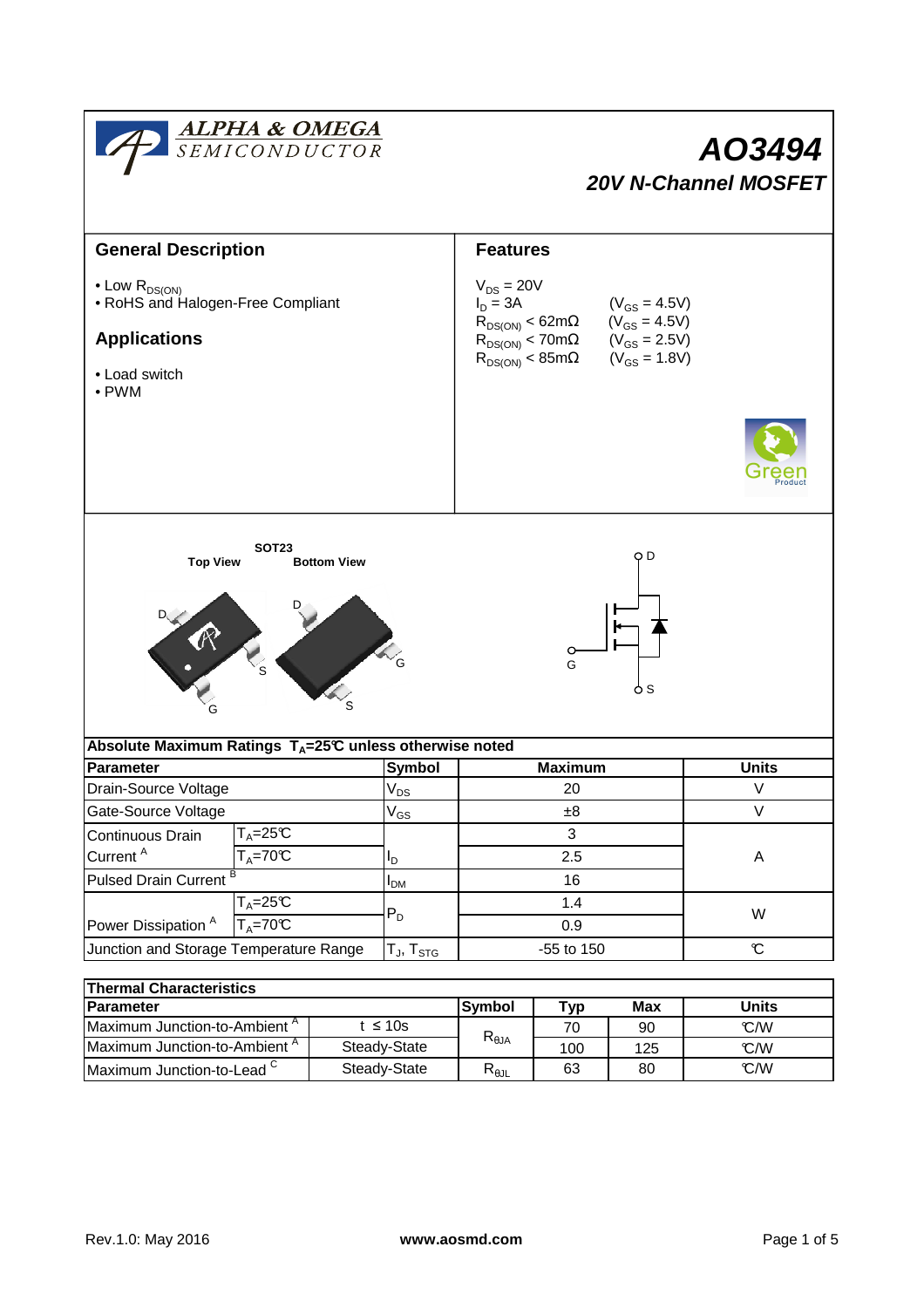## **Electrical Characteristics (TJ=25°C unless otherwise noted)**

| <b>Symbol</b>                | <b>Parameter</b>                      | <b>Conditions</b>                                                                         |                                  | Min | <b>Typ</b> | <b>Max</b>     | <b>Units</b> |
|------------------------------|---------------------------------------|-------------------------------------------------------------------------------------------|----------------------------------|-----|------------|----------------|--------------|
| <b>STATIC PARAMETERS</b>     |                                       |                                                                                           |                                  |     |            |                |              |
| $BV_{DSS}$                   | Drain-Source Breakdown Voltage        | $I_D = 250 \mu A$ , $V_{GS} = 0V$                                                         |                                  | 20  |            |                | $\vee$       |
| $I_{DSS}$                    | Zero Gate Voltage Drain Current       | $V_{DS}$ =20V, $V_{GS}$ =0V                                                               |                                  |     |            | 1              |              |
|                              |                                       |                                                                                           | $T_J = 55C$                      |     |            | 5              | μA           |
| $I_{GS}$                     | Gate-Body leakage current             | $V_{DS} = 0V$ , $V_{GS} = \pm 8V$                                                         |                                  |     |            | 100            | nA           |
| $V_{GS(th)}$                 | Gate Threshold Voltage                | $V_{DS} = V_{GS} I_D = 250 \mu A$                                                         |                                  | 0.4 | 0.7        | 1              | $\vee$       |
| $I_{D(ON)}$                  | On state drain current                | $V_{GS} = 4.5V$ , $V_{DS} = 5V$                                                           |                                  | 16  |            |                | A            |
| $R_{DS(ON)}$                 | Static Drain-Source On-Resistance     | $V_{GS}$ =4.5V, $I_D$ =3A                                                                 |                                  |     | 51         | 62             | $m\Omega$    |
|                              |                                       |                                                                                           | $T_J = 125C$                     |     | 68         | 85             |              |
|                              |                                       | $V_{GS}$ =2.5V, $I_{D}$ =2.8A                                                             |                                  |     | 58         | 70             | $m\Omega$    |
|                              |                                       | $V_{GS}$ =1.8V, $I_{D}$ =2.5A                                                             |                                  |     | 68         | 85             | $m\Omega$    |
| $g_{FS}$                     | <b>Forward Transconductance</b>       | $V_{DS}=5V$ , $I_D=3A$                                                                    |                                  |     | 11         |                | S            |
| $V_{SD}$                     | Diode Forward Voltage                 | $IS=1A, VGS=0V$                                                                           |                                  |     | 0.7        | 1              | $\vee$       |
| $I_{\rm S}$                  | Maximum Body-Diode Continuous Current |                                                                                           |                                  |     |            | $\overline{2}$ | A            |
|                              | <b>DYNAMIC PARAMETERS</b>             |                                                                                           |                                  |     |            |                |              |
| $C_{\text{iss}}$             | Input Capacitance                     | $V_{GS}$ =0V, $V_{DS}$ =10V, f=1MHz                                                       |                                  |     | 260        |                | pF           |
| $C_{\underline{\text{oss}}}$ | <b>Output Capacitance</b>             |                                                                                           |                                  |     | 48         |                | pF           |
| $C_{\rm rss}$                | Reverse Transfer Capacitance          |                                                                                           |                                  |     | 27         |                | pF           |
| $R_{g}$                      | Gate resistance                       | $V_{GS}$ =0V, $V_{DS}$ =0V, f=1MHz                                                        |                                  |     | 3          | 4.5            | Ω            |
|                              | <b>SWITCHING PARAMETERS</b>           |                                                                                           |                                  |     |            |                |              |
| $\mathsf{Q}_{\mathsf{g}}$    | <b>Total Gate Charge</b>              | $V_{GS}$ =4.5V, $V_{DS}$ =10V, $I_D$ =3A                                                  |                                  |     | 3          | 10             | nC           |
| $\mathsf{Q}_{\mathsf{gs}}$   | Gate Source Charge                    |                                                                                           |                                  |     | 0.4        |                | nC           |
| $\mathsf{Q}_{\mathsf{gd}}$   | Gate Drain Charge                     |                                                                                           |                                  |     | 0.6        |                | nC           |
| $t_{D(on)}$                  | Turn-On DelayTime                     | $V_{GS}$ =5V, $V_{DS}$ =10V, R <sub>L</sub> =3.3 $\Omega$ ,<br>$R_{\text{GEN}} = 6\Omega$ |                                  |     | 2.5        |                | ns           |
| $t_r$                        | Turn-On Rise Time                     |                                                                                           |                                  |     | 3.2        |                | ns           |
| $t_{D(off)}$                 | <b>Turn-Off DelayTime</b>             |                                                                                           |                                  |     | 21         |                | ns           |
| $\mathsf{t}_{\mathsf{f}}$    | <b>Turn-Off Fall Time</b>             |                                                                                           |                                  |     | 3          |                | ns           |
| $t_{rr}$                     | Body Diode Reverse Recovery Time      | $I_F = 3A$ , dl/dt=100A/ $\mu$ s                                                          |                                  |     | 14         |                | ns           |
| $Q_{rr}$                     | Body Diode Reverse Recovery Charge    |                                                                                           | $I_F = 3A$ , dl/dt=100A/ $\mu$ s |     | 3.8        |                | nC           |

A: The value of R<sub>6JA</sub> is measured with the device mounted on 1 in<sup>2</sup> FR-4 board with 2oz. copper, in a still air environment with T<sub>A</sub>=25°C. The value in any given application depends on the user's specific board design. The current rating is based on the t ≤10s thermal resistance rating. B: Repetitive rating, pulse width limited by junction temperature.

C. The R<sub>θJA</sub> is the sum of the thermal impedence from junction to lead R<sub>θJL</sub> and lead to ambient.

D. The static characteristics in Figures 1 to 6 are obtained using <300 µs pulses, duty cycle 0.5% max.

E. These tests are performed with the device mounted on 1 in <sup>2</sup> FR-4 board with 2oz. Copper, in a still air environment with T<sub>A</sub>=25°C. The SOA<br>Curve provides a single pulse rating curve provides a single pulse rating.

APPLICATIONS OR USE AS CRITICAL COMPONENTS IN LIFE SUPPORT DEVICES OR SYSTEMS ARE NOT AUTHORIZED. AOS DOES NOT ASSUME ANY LIABILITY ARISING OUT OF SUCH APPLICATIONS OR USES OF ITS PRODUCTS. AOS RESERVES THE RIGHT TO IMPROVE PRODUCT DESIGN,FUNCTIONS AND RELIABILITY WITHOUT NOTICE.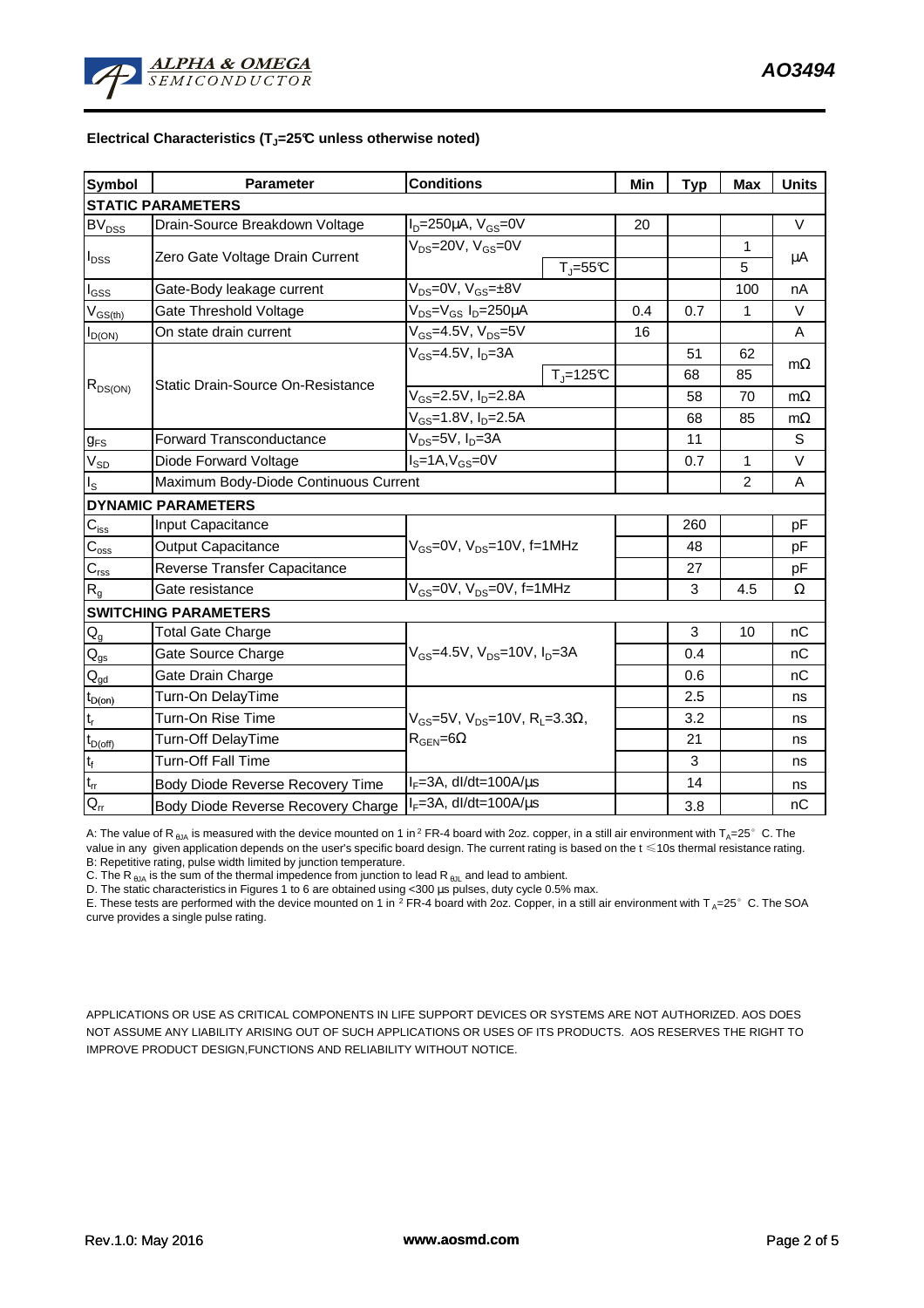## TYPICAL ELECTRICAL AND THERMAL CHARACTERISTICS



**VSD (Volts) Figure 6: Body-Diode Characteristics**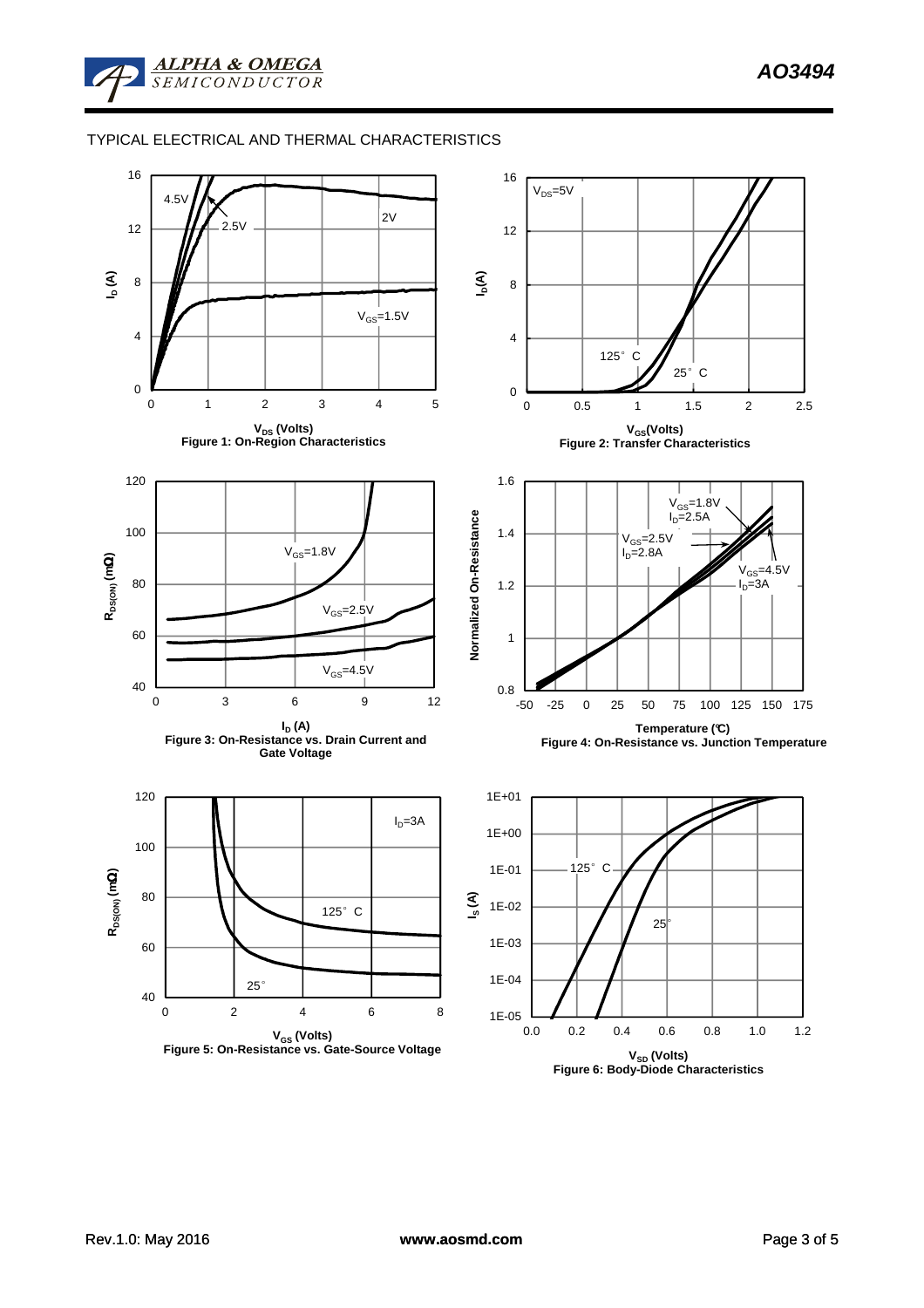

## **TYPICAL ELECTRICAL AND THERMAL CHARACTERISTICS**



**Figure 11: Normalized Maximum Transient Thermal Impedance (Note E)**